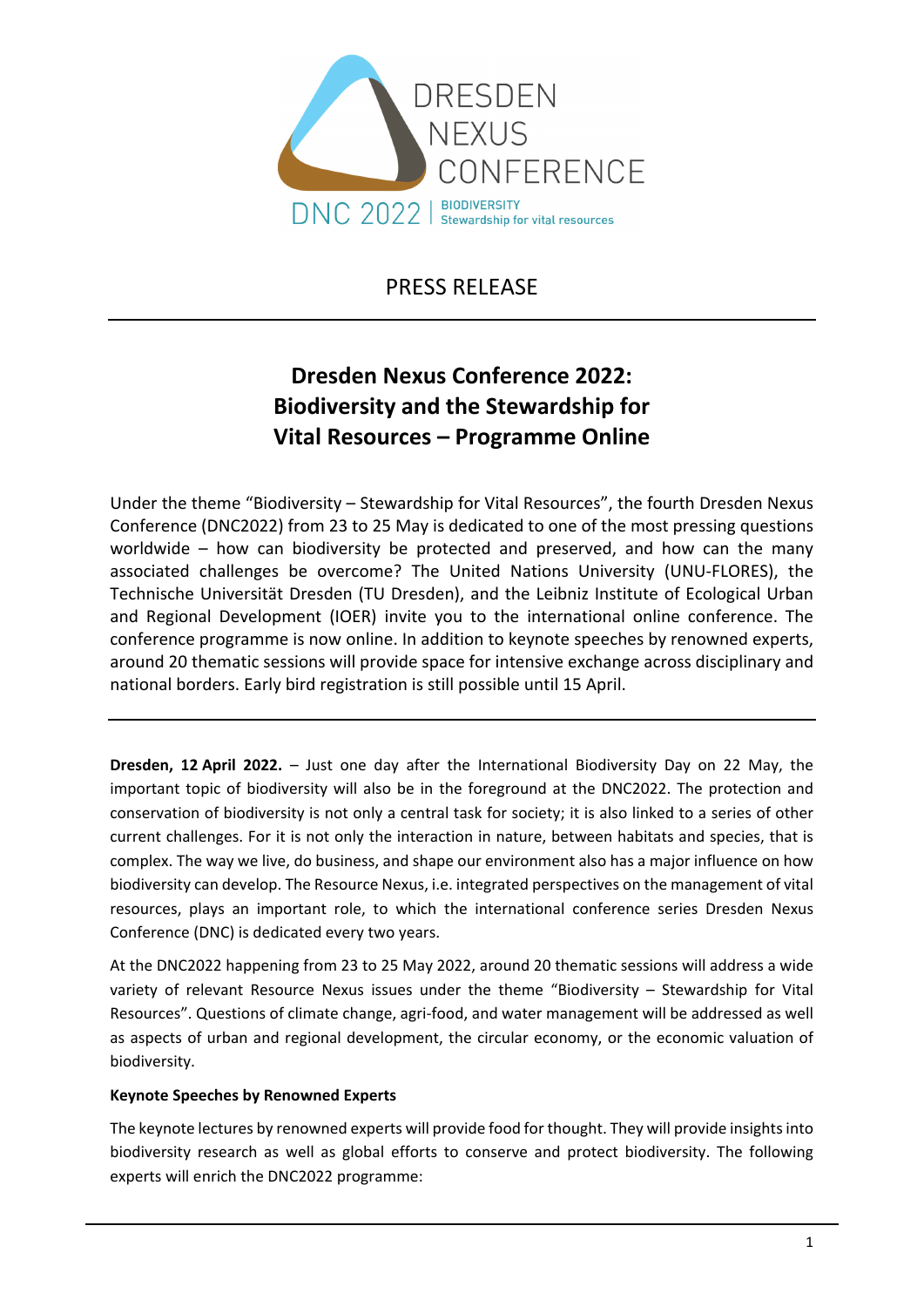

- **Elizabeth Maruma Mrema,** Executive Secretary, Convention on Biological Diversity (CBD)
- **Hien T. Ngo,** Expert on Biodiversity and Pollination, Food and Agriculture Organization of the United Nations (FAO)
- **Prof. Tan Puay Yok,** Dean's Chair Associate Professor, Programme Director of the Master in Landscape Architecture and Cluster Leader of the Landscape Studies group, National University of Singapore (NUS), also Director of the Singapore Botanic Gardens, a UNESCO World Heritage site
- **Prof. Brigitte Baptiste,** Director of the Universidad Ean in Bogotá/Colombia, former director of the Alexander von Humboldt Research Institute of Biological Resources, Colombia,
- **Dr Bram Edens,** Head of the Natural Capital Accounting and Valuation of Ecosystem Services project, United Nations Statistics Division (UNSD)

Registration for DNC2022 at discounted early bird ratesis open until 15 April 2022. Regular registration is open until 6 May 2022.

**Detailed information on the programme:** http://2022.dresden‐nexus‐[conference.org/programme](http://2022.dresden-nexus-conference.org/programme)

**Early bird registration until 15 April 2022 at:**  http://2022.dresden‐nexus‐[conference.org/participation](http://2022.dresden-nexus-conference.org/participation)

## **About the Dresden Nexus Conference**

The Dresden Nexus Conference (DNC) is an international conference series. It focuses on the discussion of current research and real‐world cases that contribute to the further development of a nexus perspective in dealing with natural resources. Since its inception in 2015, DNC has been a meeting point for academics, UN agencies, decision- and policymakers from UN Member States, businesses, and civil society from the local to the global levels. DNC aims to bridge the gap between research and practical implementation through the lively exchange of all participants.

# **More information on DNC2022:** [http://2022.dresden](http://2022.dresden-nexus-conference.org/)‐nexus‐conference.org/

## **Contact:**

Atiqah Fairuz Salleh UNU‐FLORES Communications and Advocacy Tel:+ 49 (351) 8921 9387 E‐Mail: b.m.salleh@unu.edu

Heike Hensel IOER Press and Public Relations Tel:+ 49 (351) 4679 241 E‐Mail: H.Hensel@ioer.de